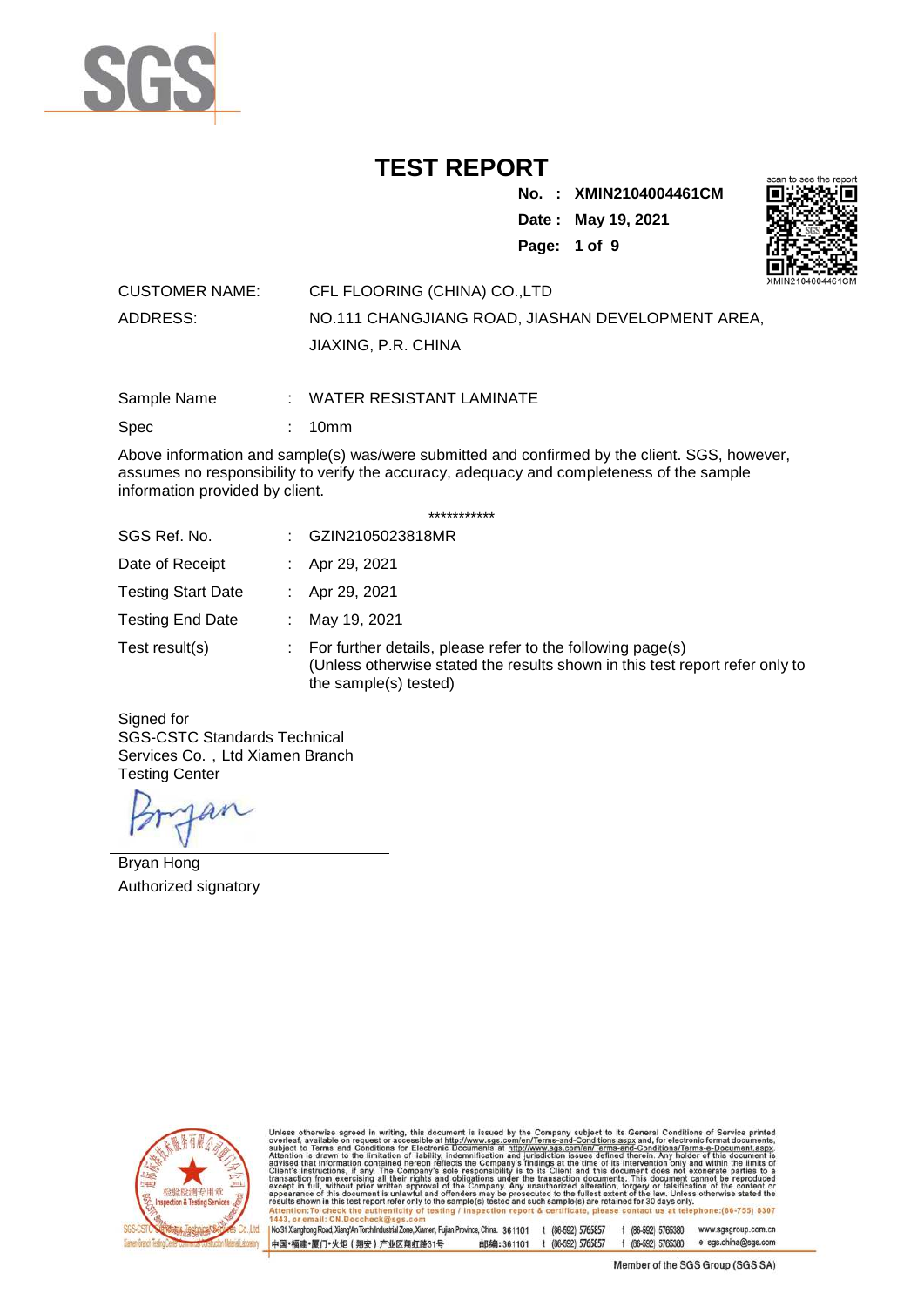

**No. : XMIN2104004461CM Date : May 19, 2021 Page: 2 of 9** 

Summary of Results:

| No. | Test Item.                                                       | Test Method                                                               | Result     |
|-----|------------------------------------------------------------------|---------------------------------------------------------------------------|------------|
|     | Fire classification for burning<br>behavior of flooring material | EN 13501-1:2018 Clause 9 &<br>EN ISO 9239-1:2010 & EN<br>ISO 11925-2:2020 | $B_f = s1$ |

Original Sample Photo:





Unless otherwise agreed in writing, this document is issued by the Company subject to its General Conditions of Service printed overleaf, available on request or accessible at http://www.sgs.com/en/Terms-and-Conditions.as

No.31 Xianghong Road, Xiang/An Torch Industrial Zone, Xiamen, Fujian Province, China. 361101 t (86-592) 5765857 f (86-592) 5765380 www.sgsgroup.com.cn 邮编:361101 t (86-592) 5765857 f (86-592) 5765380 e sgs.china@sgs.com 中国·福建·厦门·火炬 (翔安) 产业区翔虹路31号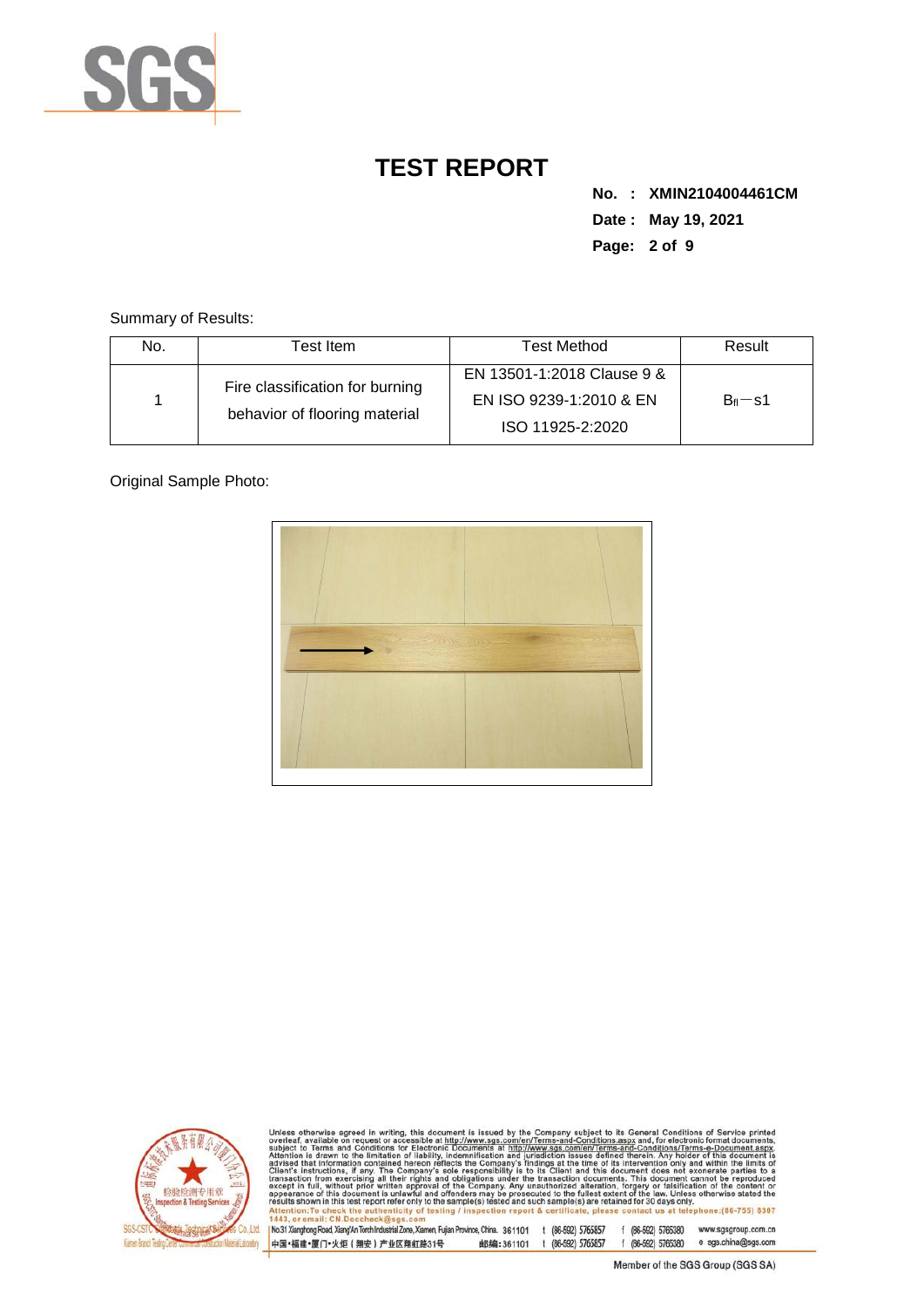

**No. : XMIN2104004461CM Date : May 19, 2021 Page: 3 of 9** 

Test item: Fire Classification for Burning Behavior of Flooring Material

Sample Description: Floor

Test Method: EN 13501-1:2018 Clause 9 & EN ISO 9239-1:2010 & EN ISO 11925-2:2020 Test Result:

Ⅰ. EN ISO 9239-1:2010 Reaction to fire tests for floorings-Part 1: Determination of the burning

behaviour using a radiant heat source Specimen: 1050mm × 230mm ×10.2mm

Flame application time: 10min

Mounting and fixing: Calcium silicate board, with its density about 1016kg/m<sup>3</sup>, thickness about

21.4mm, is as the substrate. The specimens were fixed mechanically to the substrate.

| Specimen | Furthest extent of  | Critical heat flux                | Integrated smoke |
|----------|---------------------|-----------------------------------|------------------|
| No.      | spread of flame, mm | (CHF or HF-30), kW/m <sup>2</sup> | value, % min     |
|          | 30                  | >11                               | 39.6             |
| 2        | 20                  | >11                               | 21.5             |
| 3        | 30                  | >11                               | 17.7             |
| Average  |                     | >11                               | 26               |

Note:

1. Test specimens were cut from the sample.

2. Specimens that do not ignite or which spread flame less than 110 mm have a critical heat flux ≥ 11kW/m<sup>2</sup> .

3. Observations of the burning characteristics: Charring.



otherwise agreed in writing, this document is issued by the Company subject to its General Conditions of Service, available on request or accessible at http://www.sgs.com/en/Terms-and-Conditions.aspx and, for electronic fo advised<br>Client's

No.31 Xianghong Road, Xiang'An Torch Industrial Zone, Xiamen, Fujian Province, China. 361101 t (86-592) 5765857 f (86-592) 5765380 www.sgsgroup.com.cn 邮编:361101 t (86-592) 5765857 f (86-592) 5765380 e sgs.china@sgs.com 中国·福建·厦门·火炬 (翔安) 产业区翔虹路31号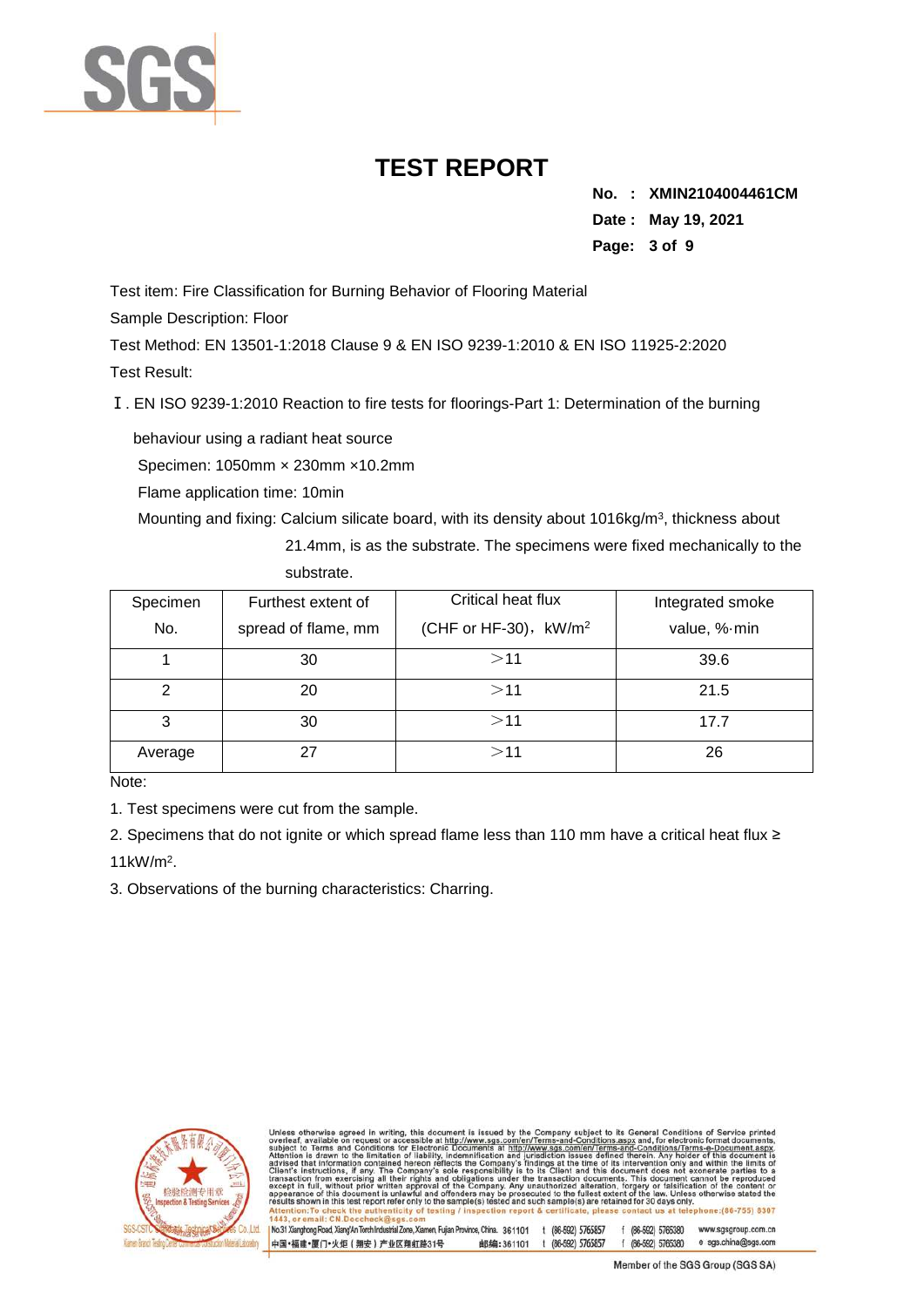

**No. : XMIN2104004461CM Date : May 19, 2021 Page: 4 of 9** 

Ⅱ. EN ISO 11925-2:2020 Reaction to fire tests-Ignitability of products subjected to direct impingement

of flame-Part 2: Single-flame source test.

Specimen: 250mm × 90mm × 10.2mm

Flame application time: 15s

| <b>Exposure conditions</b>                     |    | Edge exposure  |    |     | Surface exposure |     |  |
|------------------------------------------------|----|----------------|----|-----|------------------|-----|--|
| Specimen No.                                   | 4  | $\overline{2}$ | 3  | 1   | 2                | 3   |  |
| Whether ignition                               | No | No.            | No | No. | No               | No. |  |
| occurs                                         |    |                |    |     |                  |     |  |
| Whether the flame tip                          |    |                |    |     |                  |     |  |
| reaches 150 mm                                 |    |                |    |     |                  |     |  |
| above the flame                                | No | No.            | No | No  | No               | No  |  |
| application point within                       |    |                |    |     |                  |     |  |
| 20s                                            |    |                |    |     |                  |     |  |
| Whether ignition of the<br>filter paper occurs | No | <b>No</b>      | No | No  | No               | No  |  |

Note:

1. Test specimens were cut from the sample.

2. Observations of the burning characteristics: Charring.

#### Conclusion:

According to the test result and classification criteria (See table 1), the submitted sample satisfies Class B<sub>fl</sub>

Reaction to fire classification:  $B_{\text{fl}}$  -s1

Statement: The test results relate to the behaviour of the test specimens of a product under the particular conditions of the test; they are not intended to be the sole criterion for assessing the potential fire hazard of the product in use.



| overleaf, available on request or accessible at http://www.sgs.com/en/Terms-and-Conditions.aspx and, for electronic format documents,                                                                                                                                      |  |                  |                    | Unless otherwise agreed in writing, this document is issued by the Company subject to its General Conditions of Service printed |
|----------------------------------------------------------------------------------------------------------------------------------------------------------------------------------------------------------------------------------------------------------------------------|--|------------------|--------------------|---------------------------------------------------------------------------------------------------------------------------------|
| subject to Terms and Conditions for Electronic Documents at http://www.sgs.com/en/Terms-and-Conditions/Terms-e-Document.aspx.                                                                                                                                              |  |                  |                    |                                                                                                                                 |
| Attention is drawn to the limitation of liability, indemnification and jurisdiction issues defined therein. Any holder of this document is                                                                                                                                 |  |                  |                    |                                                                                                                                 |
| advised that information contained hereon reflects the Company's findings at the time of its intervention only and within the limits of                                                                                                                                    |  |                  |                    |                                                                                                                                 |
| Client's instructions, if any. The Company's sole responsibility is to its Client and this document does not exonerate parties to a                                                                                                                                        |  |                  |                    |                                                                                                                                 |
| transaction from exercising all their rights and obligations under the transaction documents. This document cannot be reproduced<br>except in full, without prior written approval of the Company. Any unauthorized alteration, forgery or falsification of the content or |  |                  |                    |                                                                                                                                 |
| appearance of this document is unlawful and offenders may be prosecuted to the fullest extent of the law. Unless otherwise stated the                                                                                                                                      |  |                  |                    |                                                                                                                                 |
| results shown in this test report refer only to the sample(s) tested and such sample(s) are retained for 30 days only.                                                                                                                                                     |  |                  |                    |                                                                                                                                 |
| Attention: To check the authenticity of testing / inspection report & certificate, please contact us at telephone: (86-755) 8307                                                                                                                                           |  |                  |                    |                                                                                                                                 |
|                                                                                                                                                                                                                                                                            |  |                  |                    |                                                                                                                                 |
|                                                                                                                                                                                                                                                                            |  |                  |                    |                                                                                                                                 |
| 1443, or email: CN.Doccheck@sgs.com<br>No.31 Xianghong Road, Xiang'An Torch Industrial Zone, Xiamen, Fujian Province, China. 361101                                                                                                                                        |  | (86-592) 5765857 | f (86-592) 5765380 | www.sgsgroup.com.cn                                                                                                             |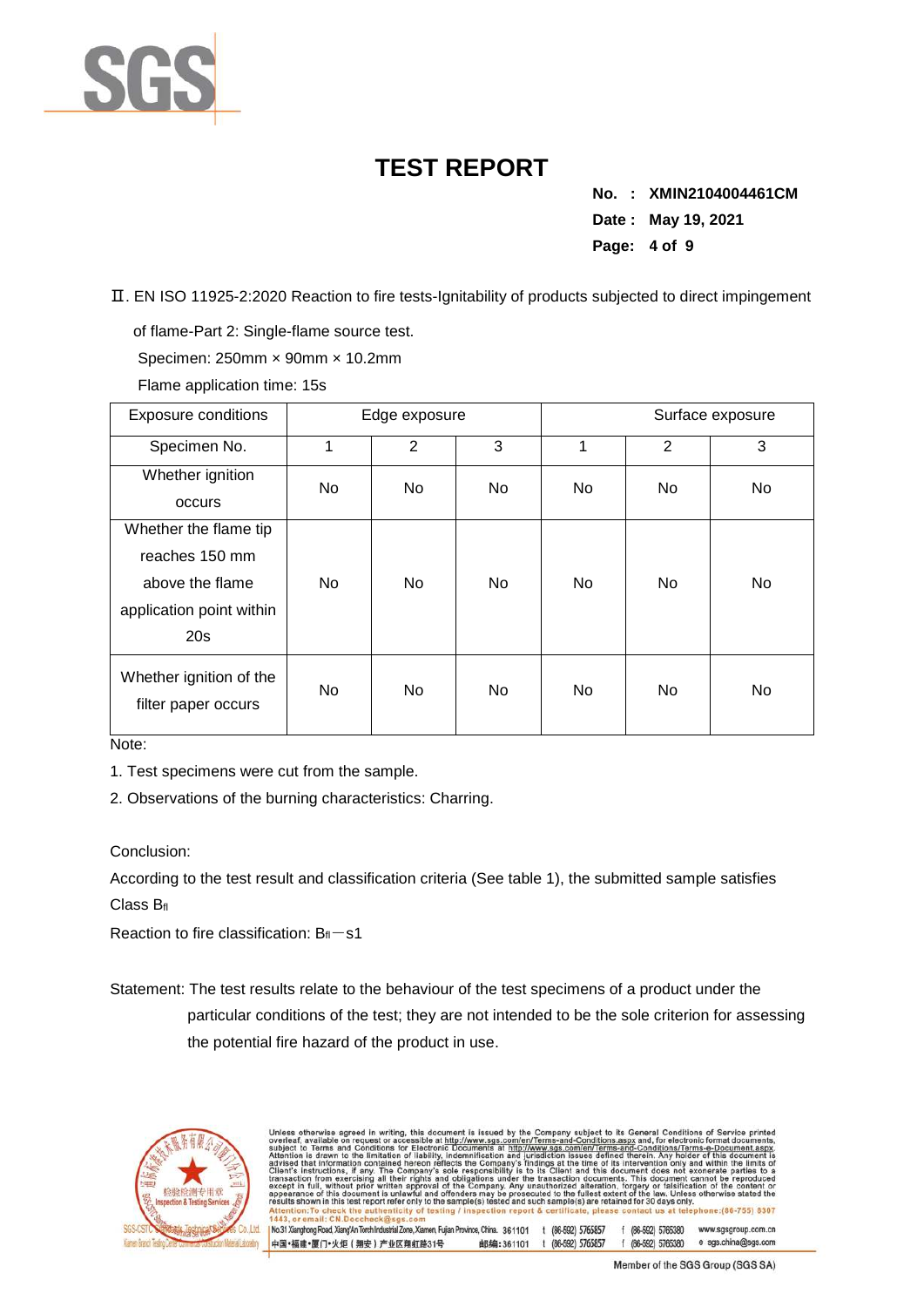

**No. : XMIN2104004461CM Date : May 19, 2021 Page: 5 of 9** 

| <b>Class</b> | Test method(s)             | Classification criteria                                | Additional classification |
|--------------|----------------------------|--------------------------------------------------------|---------------------------|
| $A1_{fl}$    | EN ISO 1182 a              | $\Delta T \leq 30$ °C; and                             |                           |
|              | and                        | $\Delta m \leq 50$ %; and                              |                           |
|              |                            | $t_i = 0$ (i.e. no sustained flaming)                  |                           |
|              | <b>EN ISO 1716</b>         | $PCS \leq 2.0$ MJ/kg a and                             |                           |
|              |                            | $PCS \leq 2.0$ MJ/kg $\frac{b}{c}$ and                 |                           |
|              |                            | $PCS \leq 1.4$ MJ/m <sup>2</sup> $\circ$ and           |                           |
|              |                            | $PCS \leq 2.0$ MJ/kg d                                 |                           |
| A2f          | EN ISO 1182 <sup>a</sup>   | $\Delta T \le 50$ °C and                               |                           |
|              | or                         | $\Delta m \le 50$ % and                                |                           |
|              |                            | $t_i \leq 20$ s                                        |                           |
|              | <b>EN ISO 1716</b>         | $PCS \leq 3.0$ MJ/kg $a$ and                           |                           |
|              | and                        | $PCS \leq 4.0$ MJ/m <sup>2b</sup> and                  |                           |
|              |                            | $PCS \leq 4.0$ MJ/m <sup>2 c</sup> and                 |                           |
|              |                            | $PCS \leq 3.0$ MJ/kg <sup>d</sup>                      |                           |
|              | EN ISO 9239-1 e            | Critical flux $f \geq 8.0$ kW/m <sup>2</sup>           | Smoke production 9        |
| $B_{fl}$     | EN ISO 9239-1 e            | Critical flux $f \geq 8.0$ kW/m <sup>2</sup>           |                           |
|              | and                        |                                                        | Smoke production 9        |
|              | EN ISO 11925-2 h:          | $Fs \leq 150$ mm within 20 s                           |                           |
|              | Exposure = $15 s$          |                                                        |                           |
| $C_{fl}$     | EN ISO 9239-1 <sup>e</sup> | Critical flux $\frac{1}{2} \geq 4.5$ kW/m <sup>2</sup> |                           |
|              | and                        |                                                        |                           |
|              | EN ISO 11925-2 h:          | $Fs \leq 150$ mm within 20 s                           | Smoke production 9        |
|              | Exposure = $15 s$          |                                                        |                           |
|              |                            |                                                        |                           |

Table 1. Classes of reaction to fire performance for floorings



Unless otherwise agreed in witling, this document is issued by the Company subject to its General Conditions of Service printed overleaf, available on request or accessible at http://www.sgs.com/en/Terms-and-Conditions.as

1443, or email: CN. Doccheck@isgs.com<br>|No.31 Xianghong Road, XiangAn Torch Industrial Zone, Xiamen, Fujian Province, China. 361101 t (86-592) 5765857 f (86-592) 5765380 www.sgsgroup.com.cn<br>|中国・福建•厦门•火炬(翔安)产业区翔虹路31号 - 邮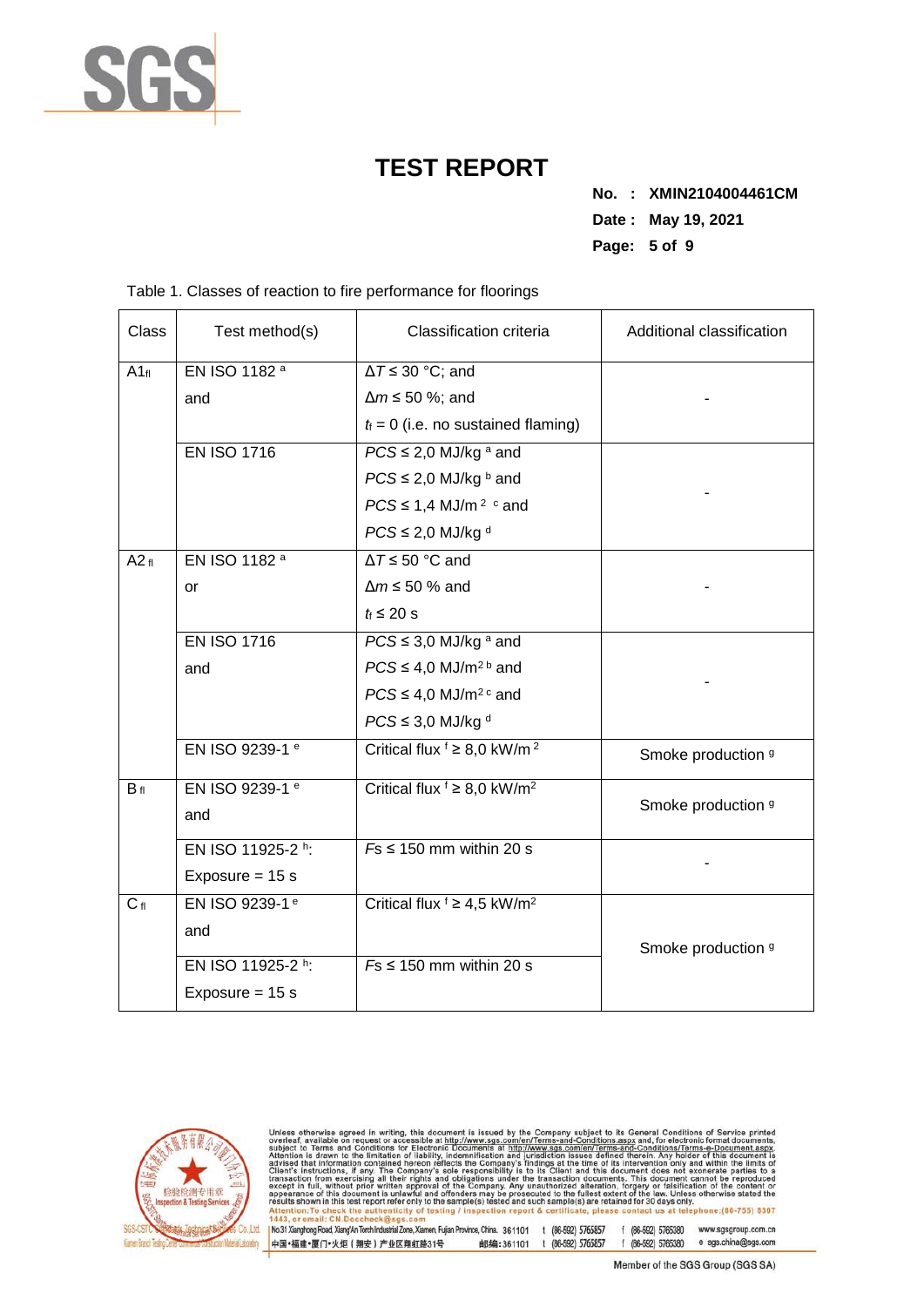

**No. : XMIN2104004461CM Date : May 19, 2021 Page: 6 of 9** 

| <b>Class</b>    | Test method(s)             | Classification criteria                      | Additional classification |  |  |
|-----------------|----------------------------|----------------------------------------------|---------------------------|--|--|
|                 | EN ISO 9239-1 <sup>e</sup> | Critical flux $f \geq 3.0$ kW/m <sup>2</sup> |                           |  |  |
| $D_{\text{fl}}$ | and                        |                                              | Smoke production 9        |  |  |
|                 | EN ISO 11925-2 h:          | $Fs \leq 150$ mm within 20 s                 |                           |  |  |
|                 | Exposure $= 15$ s          |                                              |                           |  |  |
|                 | EN ISO 11925-2 h:          | $Fs \leq 150$ mm within 20 s                 |                           |  |  |
| Efi             | Exposure $= 15$ s          |                                              |                           |  |  |
|                 | EN ISO 11925-2 h:          | $Fs > 150$ mm within 20 s                    |                           |  |  |
| $F_{\rm fl}$    | Exposure = $15 s$          |                                              |                           |  |  |

a For homogeneous products and substantial components of non-homogeneous products.

<sup>b</sup> For any external non-substantial component of non-homogeneous products.

c For any internal non-substantial component of non-homogeneous products.

<sup>d</sup> For the product as a whole.

e Test duration = 30 min.

f Critical flux is defined as the radiant flux at which the flame extinguishes or the radiant flux after a test period of 30 min, whichever is the lower (i.e. the flux corresponding with the furthest extent of spread of flame).

 $9 s1 =$  Smoke  $\leq 750 %$  minutes;

 $s2 = not s1$ .

h Under conditions of surface flame attack and, if appropriate to the end use application of the product, edge flame attack



otherwise agreed in writing, this document is issued by the Company subject to its General Conditions of Service<br>f, available on request or accessible at http://www.sgs.com/en/Terms-and-Conditions.aspx and, for electronic advised<br>Client's

No.31 Xianghong Road, Xiang/An Torch Industrial Zone, Xiamen, Fujian Province, China. 361101 t (86-592) 5765857 f (86-592) 5765380 www.sgsgroup.com.cn 中国·福建·厦门·火炬 (翔安) 产业区翔虹路31号 邮编:361101 t (86-592) 5765857 f (86-592) 5765380 e sgs.china@sgs.com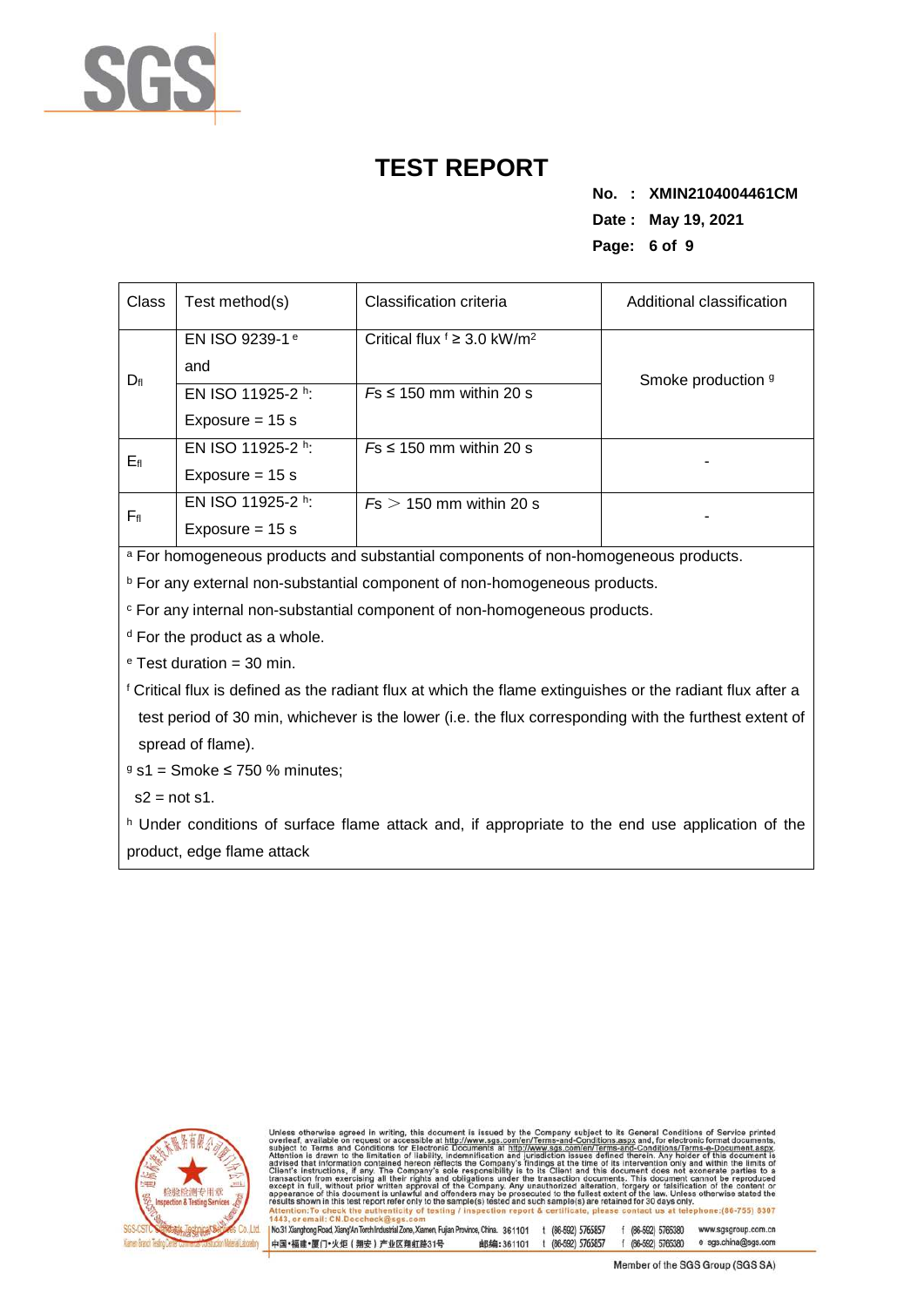

**No. : XMIN2104004461CM Date : May 19, 2021 Page: 7 of 9** 

Test Photo:





Unless otherwise agreed in witting, this document is issued by the Company subject to its General Conditions of Service printed overteaf, available on request or accessible at http://www.sgs.com/en/Terms-and-Conditions.as  $II: CND$ 

No.31 Xianghong Road, Xiang/An Torch Industrial Zone, Xiamen, Fujian Province, China. 361101 t (86-592) 5765857 f (86-592) 5765380 www.sgsgroup.com.cn 邮编:361101 t (86-592) 5765857 f (86-592) 5765380 e sgs.china@sgs.com 中国·福建·厦门·火炬 (翔安) 产业区翔虹路31号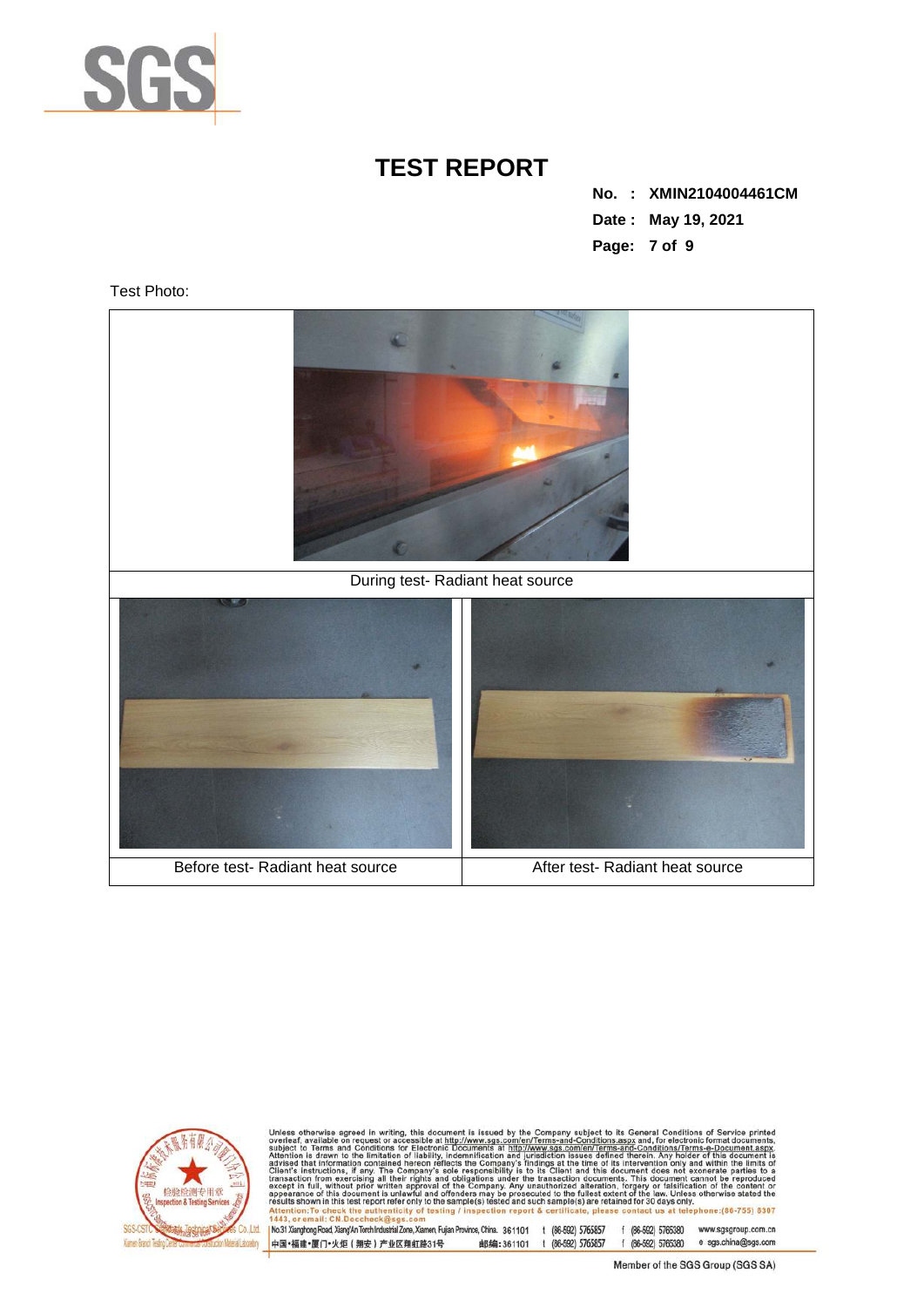

**No. : XMIN2104004461CM Date : May 19, 2021 Page: 8 of 9** 





Unless otherwise agreed in writing, this document is issued by the Company subject to its General Conditions of Service printed overteaf, available on request or accessible at http://www.sgs.com/en/Terms-and-Conditions.as

No.31 Xianghong Road, Xiang/An Torch Industrial Zone, Xiamen, Fujian Province, China. 361101 t (86-592) 5765857 f (86-592) 5765380 www.sgsgroup.com.cn 邮编:361101 t (86-592) 5765857 f (86-592) 5765380 e sgs.china@sgs.com 中国·福建·厦门·火炬 (翔安) 产业区翔虹路31号